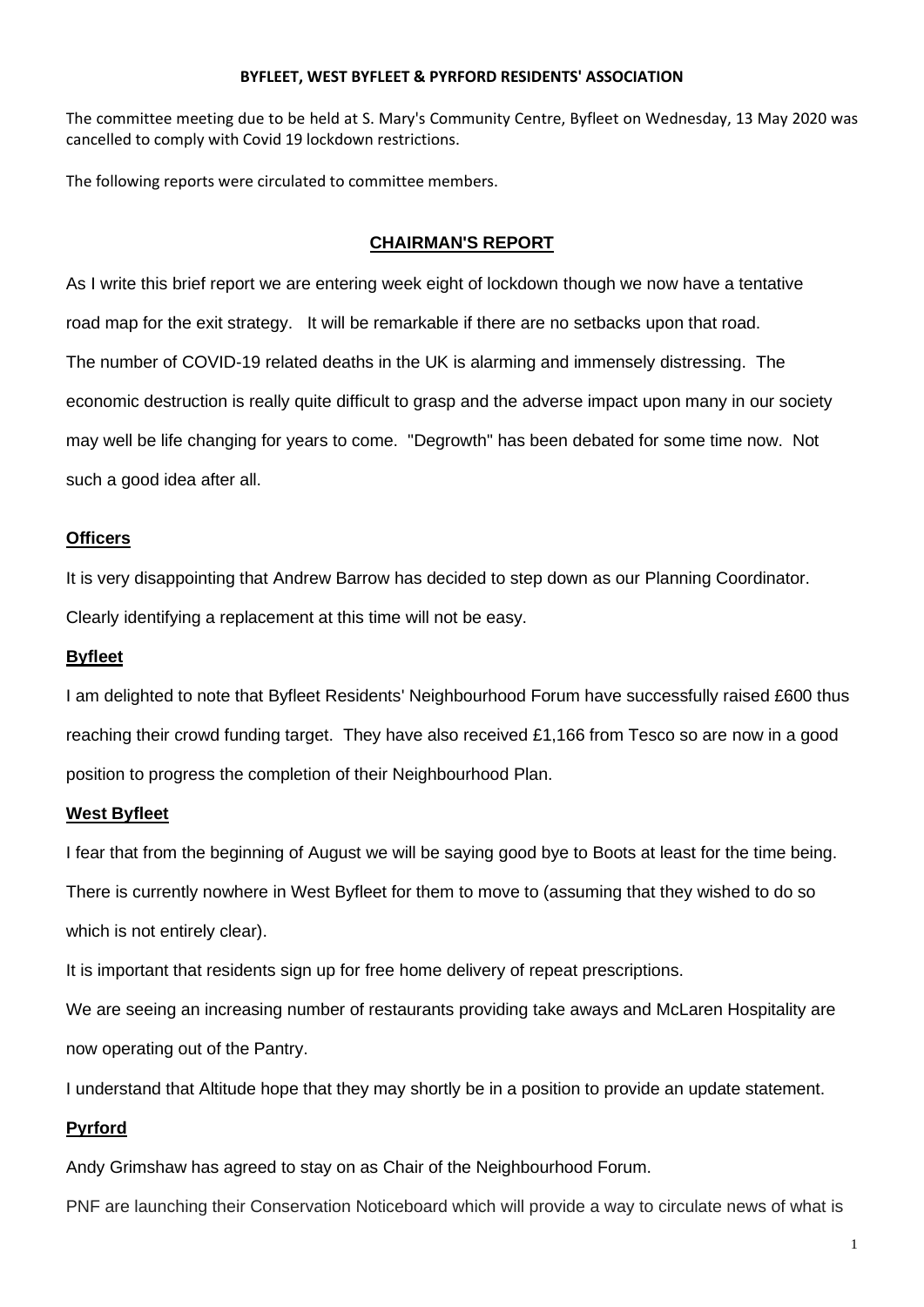#### **BYFLEET, WEST BYFLEET & PYRFORD RESIDENTS' ASSOCIATION MAY 2020**

going on. For those interested go to [https://pyrfordforum.org/conservation-noticeboard/](https://pyrfordforum.us11.list-manage.com/track/click?u=a57639713967f4e2500da1839&id=880e51b351&e=847518183c).

## **SADPD/Examination in Public**

The Inspector is currently awaiting a response from Woking Council on the details of how the Modification Consultation might be handled. It is expected that a response may take a further two weeks and then it must be decided whether such response is acceptable and legally compliant with the procedure rules.

## **Response to COVID-19**

My continuing thanks to all volunteers and neighbours who are assisting those in self isolation and those who for whatever reason are vulnerable.

Stewart Dick 12th May 2020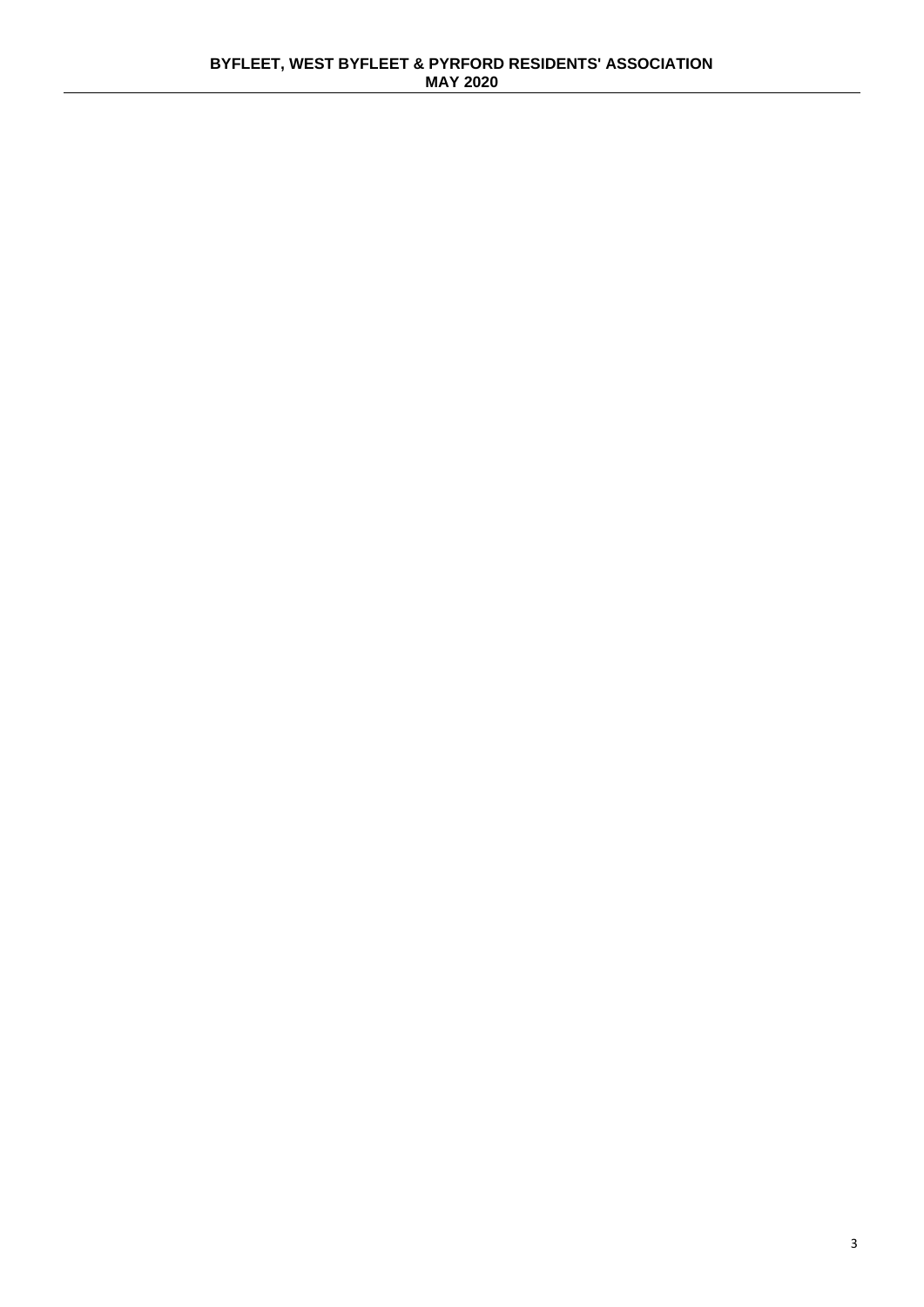## **Editor –Resident Association Report as at 12 th May 2020**

- Thanks to all for sending articles, adverts and reports on time
	- All articles, adverts and reports for Issue 164 have now been received
		- o Waiting for one from Gary (awaiting approval from Woking council)
		- o I even got an article from Jonathan Lord (Big thanks to Andy for chasing)
- I have currently editing articles and planning page layout for Issue 164
- I am on track to meet timetable below and may be ahead of schedule
- As some articles are larger than usual and there are lots of important messages to get out there, Issue 164 will probably have more that than the usual 16 pages. As we are issuing online version only, costs will not be impacted and the Copy writer has agreed not to charge for additional time due to extra pages.
- Isabelle has provided me list of proof readers so I will email out when draft available as per timetable below.
- We need to clarify who will be sending out emails to members with link to Issue 164 I will talk with Andy and Isabelle
- Alan Fuller has now provided me Administration access to the RA website and set up area on website so that we can upload previous versions of The Resident Magazine.
- •

## **The Resident Magazine Issue 164 Timetable - June Deadline**

| 2020                            | <b>Activity/Task</b>               | <b>Owners</b>         |
|---------------------------------|------------------------------------|-----------------------|
|                                 | <b>Deadline for Adverts</b>        | Isabelle              |
| Friday 8th May                  |                                    |                       |
| Friday 8th May                  | <b>Deadline for All Articles</b>   | Robert/RA Committee   |
|                                 |                                    | <b>Members</b>        |
| Monday 18 <sup>th</sup> May     | Finalise layout and publish Draft  | Robert                |
|                                 | $(1)$ Dropbox                      |                       |
| Wednesday 20th May              | Final Draft (2) Ready              | Gareth (Layout)       |
|                                 | Published in Drop Box              |                       |
| Friday 22 <sup>nd</sup> May     | Review Draft (2) make any changes  | Robert                |
|                                 | and send to Gareth (layout)        |                       |
|                                 | Published in Drop Box              |                       |
|                                 | Draft $(2)$                        |                       |
| Tuesday 26th May                | Send out PDF (Draft 2) version for | Robert                |
|                                 | proof reading                      |                       |
| Friday 29 <sup>th</sup> May     | Deadline for responses from proof- | Proof-readers         |
|                                 | readers                            |                       |
| Tuesday $2nd$ June              | Complete changes/updates from the  | Gareth (Layout)       |
|                                 | proof-readers                      | Robert                |
|                                 | Create and Finalise Draft (3)      |                       |
| Wednesday 3 <sup>rd</sup> June  | Send Draft (3) out to RA           | Robert                |
|                                 | Committee                          |                       |
| Monday 8 <sup>Th</sup> June     | Final Deadline for last minute     | <b>RA</b> Committee   |
|                                 |                                    |                       |
|                                 | minor changes and updates          |                       |
| Wednesday 10 <sup>th</sup> June | Complete edits and final changes   | Robert                |
|                                 | following comments from RA         | Gareth (Layout)       |
|                                 | Committee Draft (4)                |                       |
| Thursday 11 <sup>th</sup> June  | Load PDF Final version Issue 164   | Robert                |
|                                 | of The Resident to RA website      | Anita Flavell         |
| Friday 12th June                | Send out emails to RA members      | Andy Grimshaw         |
|                                 |                                    | <b>Isabelle David</b> |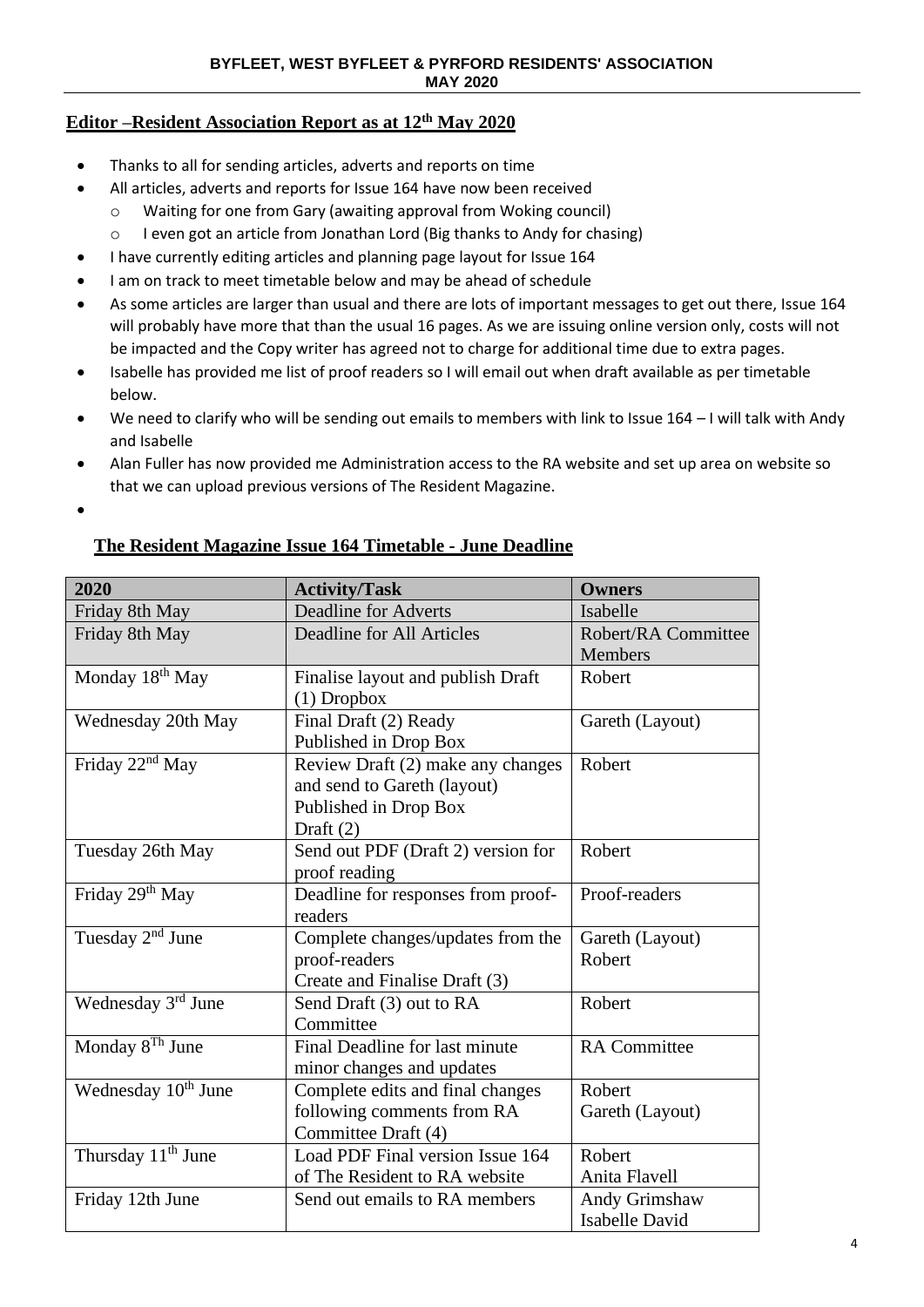## **Editor –Resident Association Report as at 12 th May 2020**

- Thanks to all for sending articles, adverts and reports on time
- All articles, adverts and reports for Issue 164 have now been received
	- o Waiting for one from Gary (awaiting approval from Woking council)
	- o I even got an article from Jonathan Lord (Big thanks to Andy for chasing)
- I have currently editing articles and planning page layout for Issue 164
- I am on track to meet timetable below and may be ahead of schedule
- As some articles are larger than usual and there are lots of important messages to get out there, Issue 164 will probably have more that than the usual 16 pages. As we are issuing online version only, costs will not be impacted and the Copy writer has agreed not to charge for additional time due to extra pages.
- Isabelle has provided me list of proof readers so I will email out when draft available as per timetable below.
- We need to clarify who will be sending out emails to members with link to Issue 164 I will talk with Andy and Isabelle
- Alan Fuller has now provided me Administration access to the RA website and set up area on website so that we can upload previous versions of The Resident Magazine.

| 2020                            | с кемене мадалие тэме тот типешие - запе дешине<br><b>Activity/Task</b> | <b>Owners</b>         |
|---------------------------------|-------------------------------------------------------------------------|-----------------------|
|                                 |                                                                         |                       |
| Friday 8th May                  | <b>Deadline for Adverts</b>                                             | Isabelle              |
| Friday 8th May                  | <b>Deadline for All Articles</b>                                        | Robert/RA Committee   |
|                                 |                                                                         | <b>Members</b>        |
| Monday 18 <sup>th</sup> May     | Finalise layout and publish Draft                                       | Robert                |
|                                 | $(1)$ Dropbox                                                           |                       |
| Wednesday 20th May              | Final Draft (2) Ready                                                   | Gareth (Layout)       |
|                                 | Published in Drop Box                                                   |                       |
| Friday 22 <sup>nd</sup> May     | Review Draft (2) make any changes                                       | Robert                |
|                                 | and send to Gareth (layout)                                             |                       |
|                                 | Published in Drop Box                                                   |                       |
|                                 | Draft $(2)$                                                             |                       |
| Tuesday 26th May                | Send out PDF (Draft 2) version for                                      | Robert                |
|                                 | proof reading                                                           |                       |
| Friday 29 <sup>th</sup> May     | Deadline for responses from proof-                                      | Proof-readers         |
|                                 | readers                                                                 |                       |
| Tuesday $2nd$ June              | Complete changes/updates from the                                       | Gareth (Layout)       |
|                                 | proof-readers                                                           | Robert                |
|                                 | Create and Finalise Draft (3)                                           |                       |
| Wednesday 3rd June              | Send Draft (3) out to RA                                                | Robert                |
|                                 | Committee                                                               |                       |
| Monday 8 <sup>Th</sup> June     | Final Deadline for last minute                                          | <b>RA</b> Committee   |
|                                 | minor changes and updates                                               |                       |
| Wednesday 10 <sup>th</sup> June | Complete edits and final changes                                        | Robert                |
|                                 | following comments from RA                                              | Gareth (Layout)       |
|                                 | Committee Draft (4)                                                     |                       |
| Thursday 11 <sup>th</sup> June  | Load PDF Final version Issue 164                                        | Robert                |
|                                 | of The Resident to RA website                                           | Anita Flavell         |
| Friday 12th June                | Send out emails to RA members                                           | Andy Grimshaw         |
|                                 |                                                                         | <b>Isabelle David</b> |

#### **The Resident Magazine Issue 164 Timetable - June Deadline**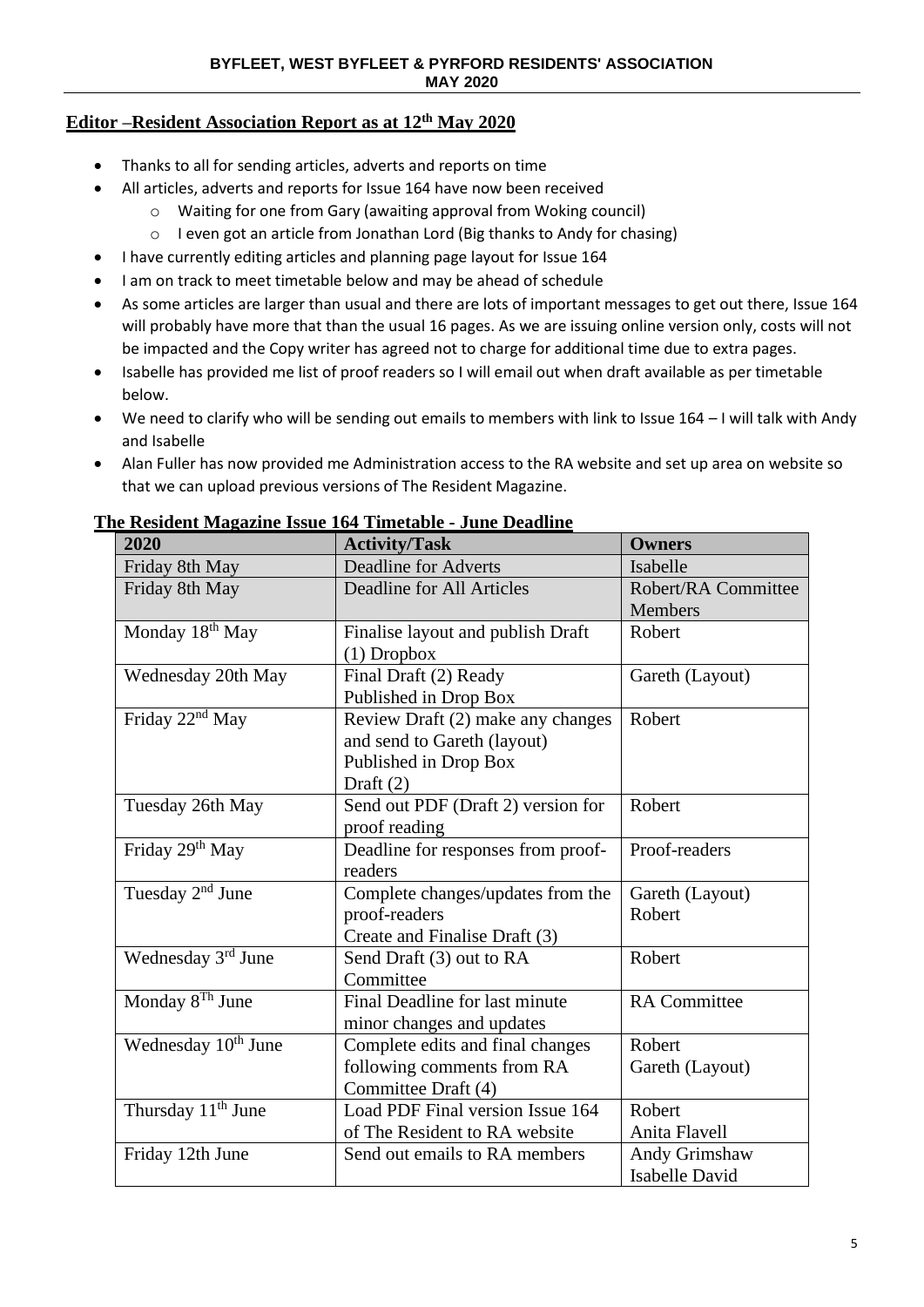# **Byfleet Report 13.05.2020 v1.0 Village Representative and Deputy (Byfleet): Eleanor Grady and Jean-Pierre Frossard**

**RA Subscriptions/ Street Reps/Drop-in**

## *Coverage of village: (Stats / blue type-face untouched since last report)*

Total number of roads in Byfleet: 93 Number of roads with Street Rep: 74 (80%) Number of active Street Reps: 30 Of which number stepped down since last report: 0 Of which new since the last report: 0

## *Street Reps***:**

Assistant Membership Officer Byfleet likely to be needed later in 2020. New Street Reps needed for 19 roads.

## *Subscriptions*

A number of subscriptions have been given to VRB, these will be held until the COVID-19 Lockdown rules allow processing. SRs have been guided not to chase for subscriptions.

## **Village Matters (COVID-19-related):**

#### **Shops**

In addition to the shops reported last month as having stayed open, the Flame Kebab shop has remained open. Recently the **Fish Bar** has been able to reopen. Even though they cannot deliver, an order can be placed by phone for a timed collection to avoid a long wait in the shop. **Lidl** has opened at Brooklands in the premises previously occupied by Mothercare. Social-distancing provisions are in place. Outside Byfleet, but of interest to residents, **Blue Diamond (was Wyevale**) is opening on Wednesday 13<sup>th</sup> May 2020, again with requisite sanitary provision. On behalf of the residents of Byfleet and the RA, we have given **'thank you' cards to Boots the Chemist and Lodge & Boutells Funeral Directors** for their work during the pandemic. While we recognise the hard work of all essential shops which have been allowed to remain open, Boots' workload has been particularly onerous. Boots staff said that a number of customers were rude and unreasonable when the lock-down started but that most are now highly appreciative of Boots' work. Understandably and regrettably, Boutells have been very busy and challenged by necessary changes to procedure. Our card recognised the inevitable upset their staff will have experienced, having to refuse family funeral wishes.

## **Guideline compliance and traffic**

Most residents are adhering strictly to the **government self-isolation guidelines**. Traffic has increased, including audibility of the M25 traffic. A number of individuals continue to drive **driving recklessly and noisily on the empty roads** in the evenings. We have reported concerns regarding a few suspicious cars, linked to possible drug use, to WBC via their website.

## **Organisations/ Volunteering and positive Community Initiatives:**

**Woking Foodbank at Byfleet Methodist Church** – Even with the church building closed, the Methodist Foodbank team are doing a tremendous job collecting donations from the Coop or residents' doorsteps and getting these to the homes of those in need. Their website lists what is needed and how to give or receive.

**Byfleet Care's** new and existing volunteers continue to do excellent work in the village.

**COVID-19 Byfleet Volunteers** took over 100 calls in April. Call-handlers have DBS clearance and are careful regarding safeguarding volunteers and clients. They have only received a couple of requests outside their remit which they have refused or referred to the SCC helpline. The SCC 0300 helpline sometimes refers Byfleet residents to them.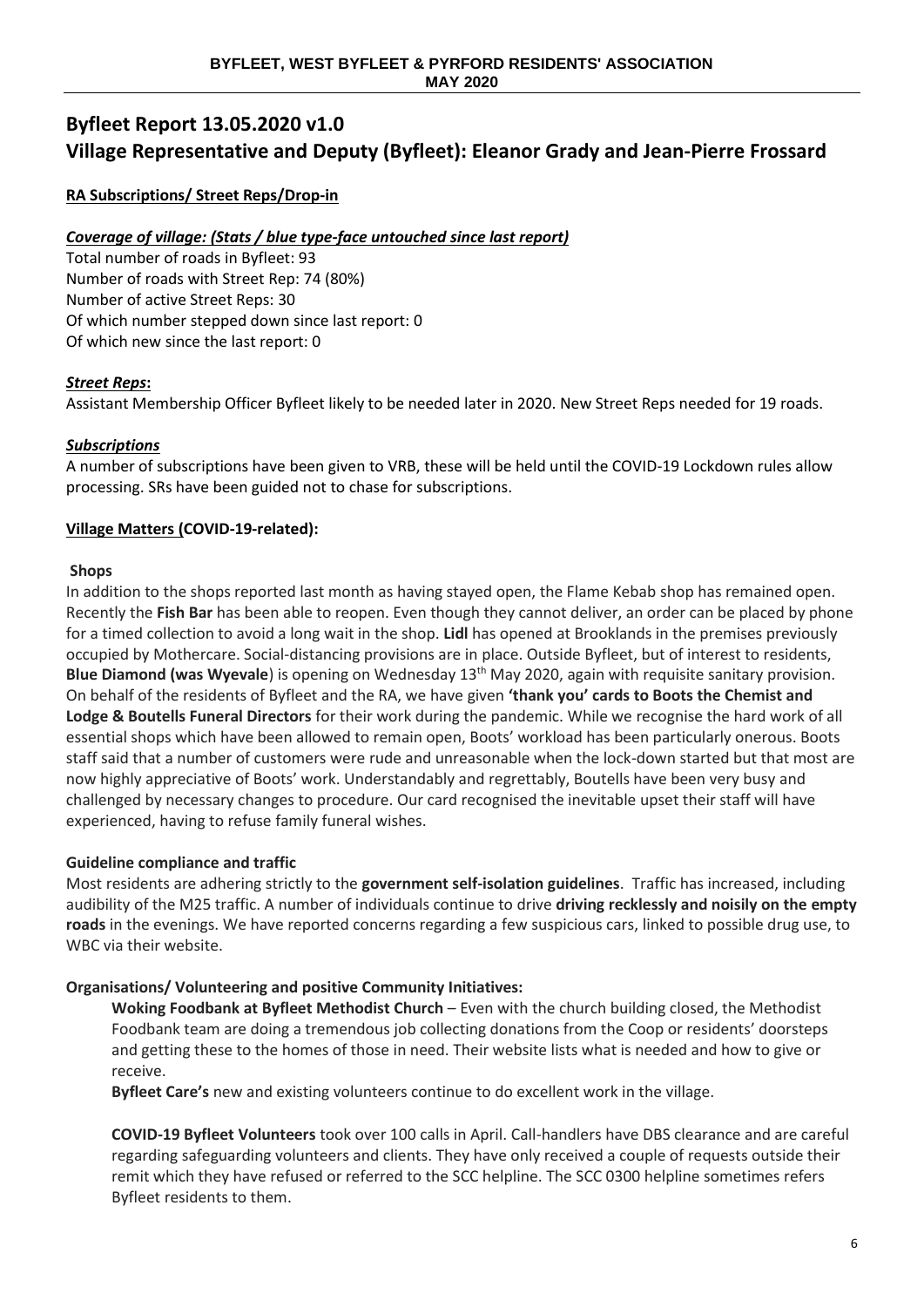**Clapping for the NHS and Carers on Thursdays at 8 p.m.:** This initiative continues to be well-supported in Byfleet. Dawson Road residents continue with Street Karaoke afterwards at a 2m distance!

**Byfleet Sings: Fridays at 8 p.m** featured in the recent Woking News and Mail.

**Sunday Tea at 3 p.m.** over the garden fence (2 m distancing) is enjoyed in some roads.

**VE Day 75th Anniversary Celebrations:**

- Socially distanced tea parted in front gardens took place.
- The War Memorial was adorned with a red, white and blue display. VRB laid a sprig of rosemary 'for remembrance.'
- Lodge and Boutells created an attractive commemorative window display in Amptwade. Photos will be forwarded to our editor.

#### **Other Village items:**

#### **Planning Applications of note :**

- 1. **Emerald House PLAN/2020/0309 -** Plan to convert existing building into 30 ( mainly one bedroom dwellings) with 40 existing parking slots. This application has been discussed on emails between Councillors, BNF and members of the RA Committee, with the broad consensus that this is a positive move.
- 2. **14A Rectory Lane PLAN/2019/0576** First approved after appeal in 2016 is now being built. There were significant objections expressed in 2016 to the plan's size, height and style of build, especially from residents in Mowbray Avenue whose bungalows back onto this plot.
- 3. **Oddington, Clock House Close PLAN/2020/0361**  Large residential house extension

**Litter is** generally still at a low level although one Street Rep reported picnic litter left in the Recreation Ground and Brooklands Park. SERCO addressed this promptly.

**Godfrey Chapples' Memorial Bench** – Unveiling still provisionally 23<sup>rd</sup> September 2020

**Events and expenditure:**

Nothing to report.

**A.O.B.** None

Many thanks and regards Eleanor Grady and Jean-Pierre Froissard - EMG/JPF 12.05.2020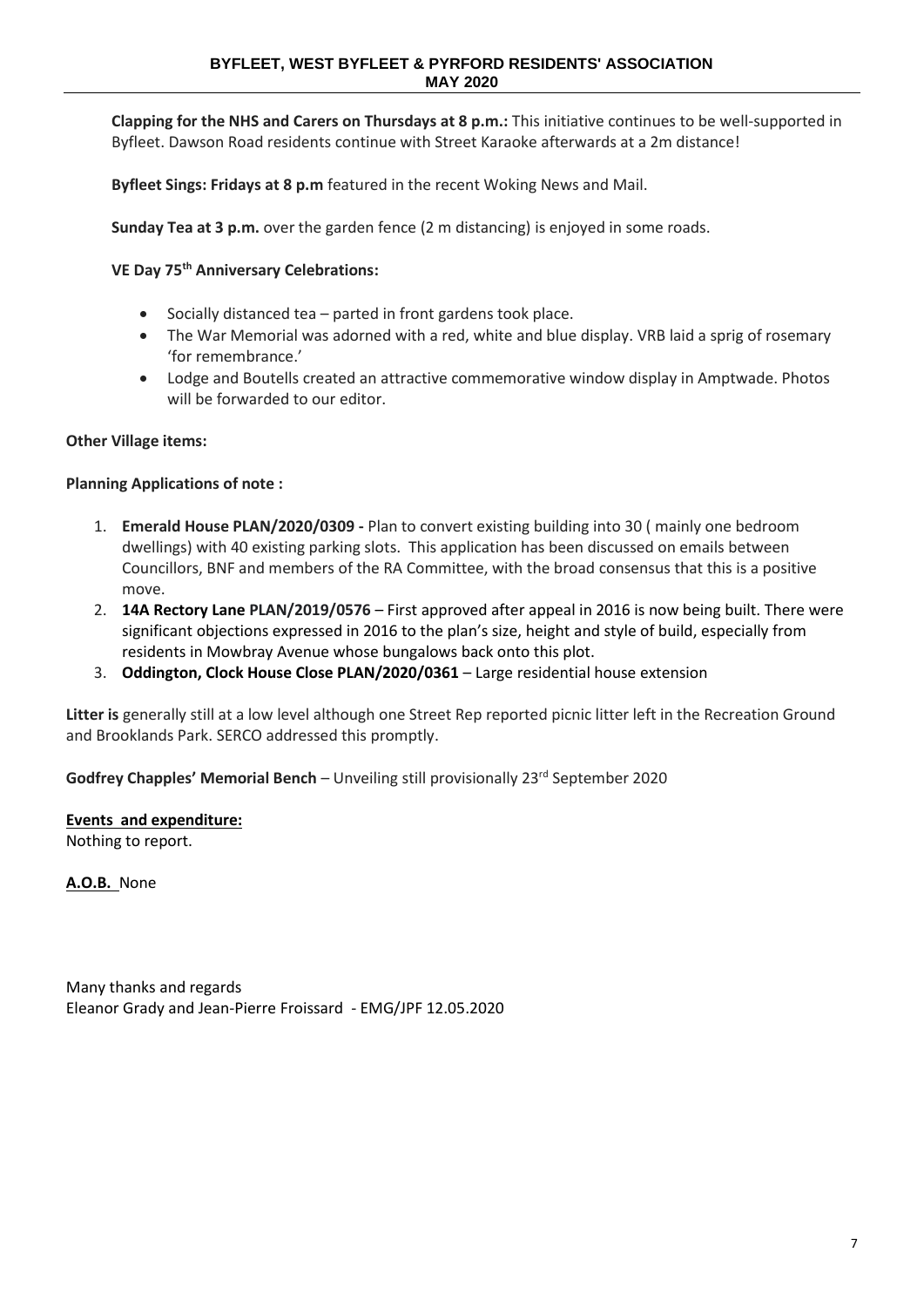# **PYRFORD VR REPORT (as at 13 May 2020)**

### **A) PYRFORD STREET REPS**

Total monies received from members via Street Reps this year is £3,118 which is more than at this time last year and represents nearly 70% of the total collected in all of 2019. Well done to Pyrford Street Reps as in effect, due to lockdown, this was achieved in the first 3 months of 2020.

There are a few streets in Pyrford without a Street Rep, such as:-

Dean Close Old Woking Road Pyrian Way Rowley Close Orchard Lea

#### **B) MARSHAL PARADE DEVELOPMENT SAGA**

Hooray even more progress! Building walls has restarted after the RSJ's were finally installed. (The garage block behind the parade was demolished in late December 2017 and work started in late March 2018 to prepare for foundations, progress is very slow. Work is forever starting and then stopping and seems to have stopped). Under the current circumstances, it Is not clear when the units will be completed

#### **C) SIGNIFICANT PLANNING APPLICATIONS**

There are three planning application involving demolition of existing properties & rebuild

#### **153 Old Woking Road**

Demolition of bungalow & erection of three storey 7 apartment block. Vehicle access off Lincoln Drive. Two consultees, Surrey Highways and Woking Trees have raised concerns. The application is still under consideration. A revised plan for 5 flats has been received but is not yet agreed by Planning Officer. I have been informed that once the revised plans are agreed all objectors will be notified.

#### **16 Lovelace Drive**

Erection of a two-storey replacement dwelling (3-bedroom) following demolition of existing dwelling" has been sought. The application is still under consideration.

#### **Pyrford Place, Pyrford Road**

Erection of two storey boathouse following demolition of existing boathouse, refurbishment of existing footbridge and erection of single storey storage building and associated works" has been sought. The application is still under consideration.

#### **D) FUTURE PYRFORD VILLAGE EVENTS**

- **POSTPONED** Dulux London Cycle Ride to 26<sup>th</sup> -27<sup>th</sup> September 2020 Coldharbour Road
- **CANCELLED** Pyrford Flower Show 12:30 Saturday 11 July 2020 Pyrford Cricket Field

**PLANNED** Prudential London Ride Sunday 16th August 2020 Coldharbour Road

## **Andy Grimshaw Pyrford Village Rep**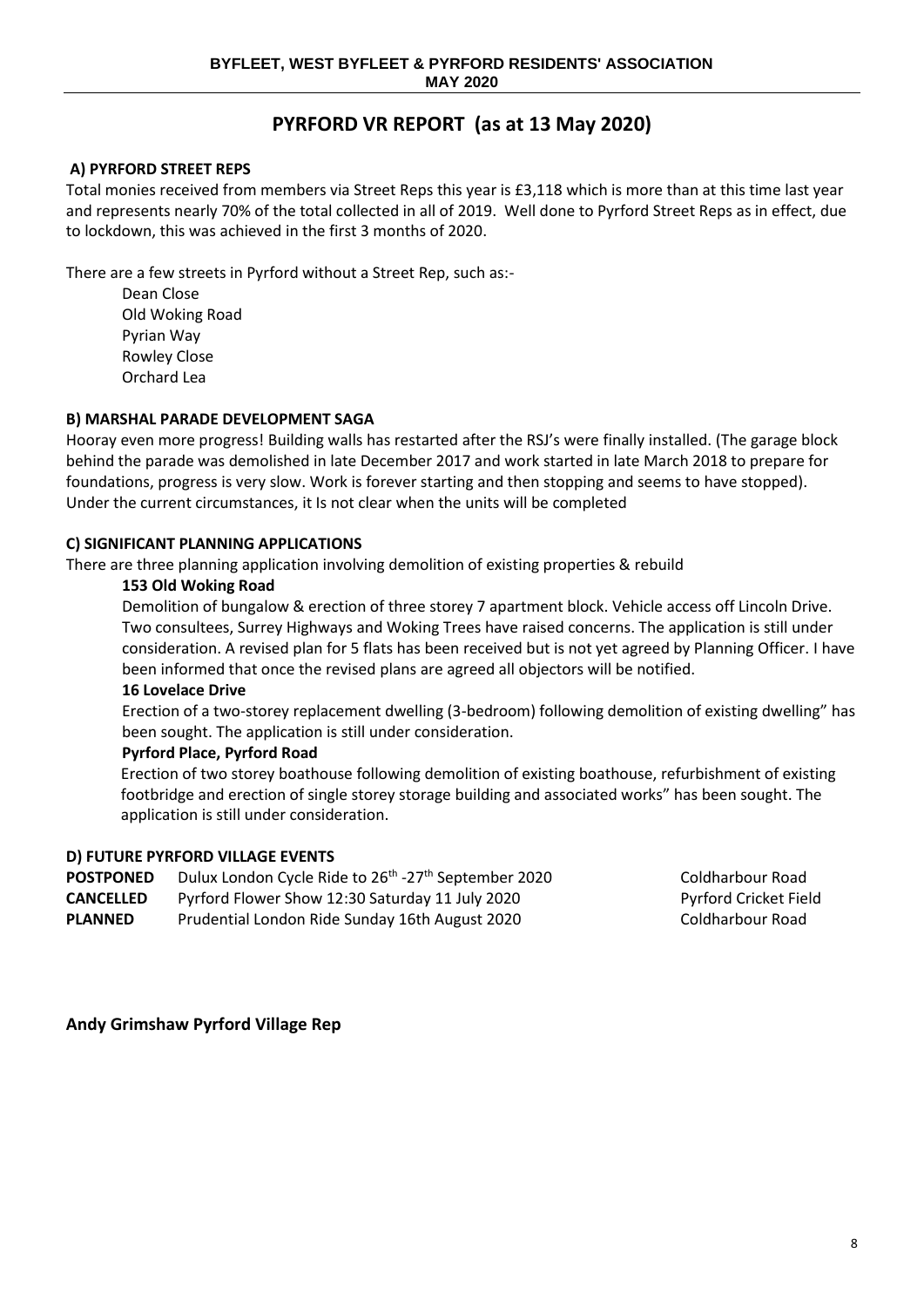# **West Byfleet Village Representative Report May 2020 The Resident #164**

The pandemic has shown the strength of the community spirit in West Byfleet. Neighbours have been supporting neighbours and volunteers have been very evident in delivering food, medicine and offering a cheerful word. Most roads have set up support groups, Byfleet Care have increased their already marvellous efforts and a new West Byfleet Coronavirus Support group has come into being and energetically helping out vulnerable residents in WB, Pyrford, Woodham, New Haw and Maybury and sharing resources with the similar Byfleet group. The RA welcomes and appreciates everyone's efforts.

Particular mention of our appreciation goes to the practices and staff of West Byfleet Health Centre, there is a separate article elsewhere in the magazine.

Your VR is having to endure the 12 week lockdown, so has been unable to get out to see the changes in the neighbourhood, particularly missing seeing the wonderful efforts of the Community Gardening Group on planting up the borders of Birch Green, just to the north of the station. Many of the shops and other businesses are closed so most of the street life is centred around Waitrose, except for the round the block constitutionals enjoyed by many. At least our gardens and allotments are getting lots of attention! Local churches have also adapted to the present dilemma by providing services over social media, details can be found on their Facebook pages.

The Sheer House lack of redevelopment continues to cast a pall over West Byfleet with no progress at the time of writing. Of particular concern is the closure of the Post Office, despite the best efforts of local councillors and others, no alternative premises have yet been identified. The Post Office are apparently keen to retain a presence in West Byfleet but until such premises are provided, we will have to use the Co-op at New Haw Lock as the nearest Post Office with reasonable parking or Byfleet for those on foot or bike. One slightly better piece of news was that Boots have delayed closing until August at the earliest. Cohens have apparently still not committed to 6 day opening. We have still not heard who the likely tenant of the old Barclays bank will be.

As advised in the previous issue, the Woking BC Site Allocations proposals would result in a massive reduction of our Green Belt. A Government Inspector review of these proposals took place just before Xmas. The Inspector has issued a preliminary critical report which means the plans will require resubmission later in the year but we are not confident that the threat has been removed. Further information is shown in the Neighbourhood Forum report.

The West Byfleet Community Festival known as West Byfleet Live has been cancelled for this year but the Committee are working to ensure it runs in 2021.

West Byfleet Schools: the following has been provided.



## **West Byfleet Junior School during Lockdown**

The most important news is that WBJS has been open every day throughout Lockdown for Vulnerable children and those of Critical Workers including Bank holidays and Easter. We will also have been open during half term too.

The rest of our children have received a comprehensive Home Learning Scheme of work supported brilliantly by parents. To say it has not been easy for parents Home Learning for many is an understatement, having said that they have all done an amazing job. Supported with daily feedback from teachers the strength of what we have been able to provide has been matched with video and sound links.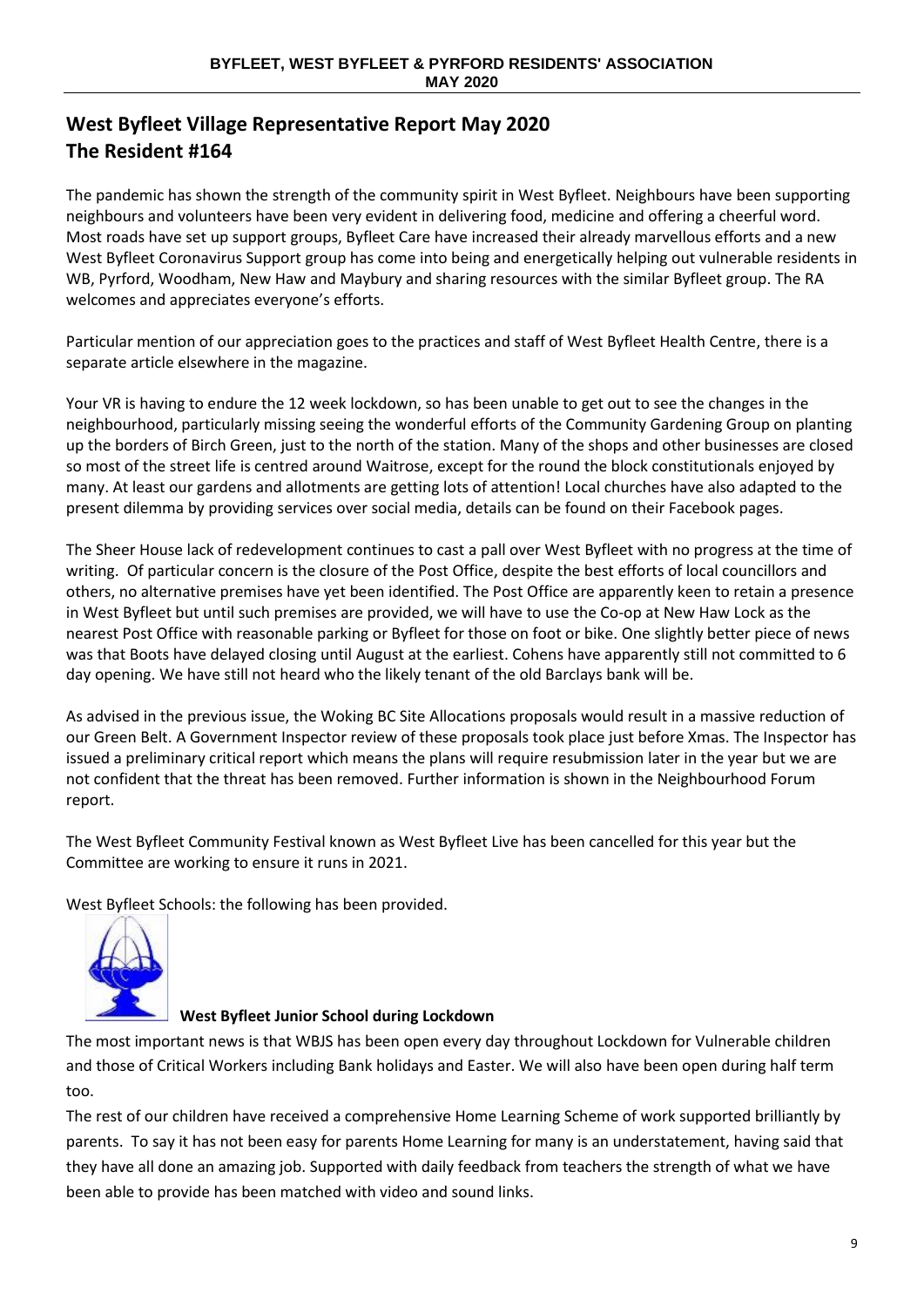Our Friday is now a Creative Friday, which gives children the chance to relax a little and decide what they want to learn, with a little help from school, if they get stuck for ideas!

We have had masks made by a local family for staff, which gives some confidence moving forward when we know we will have more children returning.

The school has its own JustGiving fundraising page for the NHS, so please go below to contribute from the West Byfleet Junior School community.

## **To donate, simply click the link below - thank you for your support :)**

## <https://www.justgiving.com/fundraising/wbjs20>

Wishing all the residents of West Byfleet and the surrounding areas a safe passage out of Lockdown-from all the staff, governors and children from WBJS!

Best wishes and Keep Safe

Lesley Lawrence - Headteacher West Byfleet Junior School

\*\*\*\*\*\*\*

And from The Marist:

## **The Marist Catholic Primary School during Lockdown**

During May bank holiday week, the children of The Marist had a special week of home-learning dedicated to commemorating VE Day, they are increasingly aware that they too are living through a significant time in world history. I wonder what The Marist children of 2050 will be studying in their history lessons? There will certainly be several primary sources of evidence!

Since the school closure in March, life has changed significantly for our Marist Learners. The majority of children are at home, accessing learning in a variety of ways. We have sent home books and worksheets, weblinks and interactive quizzes, as well as teacher videos posted on our website. Then there's our Twitter page, where teachers recommend books or recipes as a way of keeping the children busy. Meanwhile, the children of keyworkers attend school - albeit a very different school where handwashing and social distancing are top of the curriculum.

At this point, we are unsure about the details of a return date, but school life will undoubtedly look and feel very different for a long time to come.

Mrs Kate Licence, Headteacher, The Marist

#### \*\*\*\*\*

Improved facilities for local children: as reported the RA is looking at ways to contribute for all three villages and one of our members (also a parent) will be conducting an initial survey on what is available and what are the perceived needs. This has been understandably delayed. We will publish further information in later issues.

Of particular interest to Byfleet as well as West Byfleet residents, the excessive noise levels from the M25 concrete surface and banding is being partially addressed by rejointing following significant pressure from local residents and our SCC councillor Amanda Boote, with assistance from our MP Jonathan Lord. This has offered some partial relief but the noise disturbance will not be fully alleviated until a new road surface is provided.

West Byfleet Businesses: Most of the food takeaways are operating along with some restaurants who are also delivering to customers as is Sweet Passions. James the Butcher is delivering only. It is worth giving a note of appreciation to Gary Elson for his assistance to local businesses in their emergency grant applications to help them over the lockdown.

#### Until next time

Your West Byfleet Village Representative team.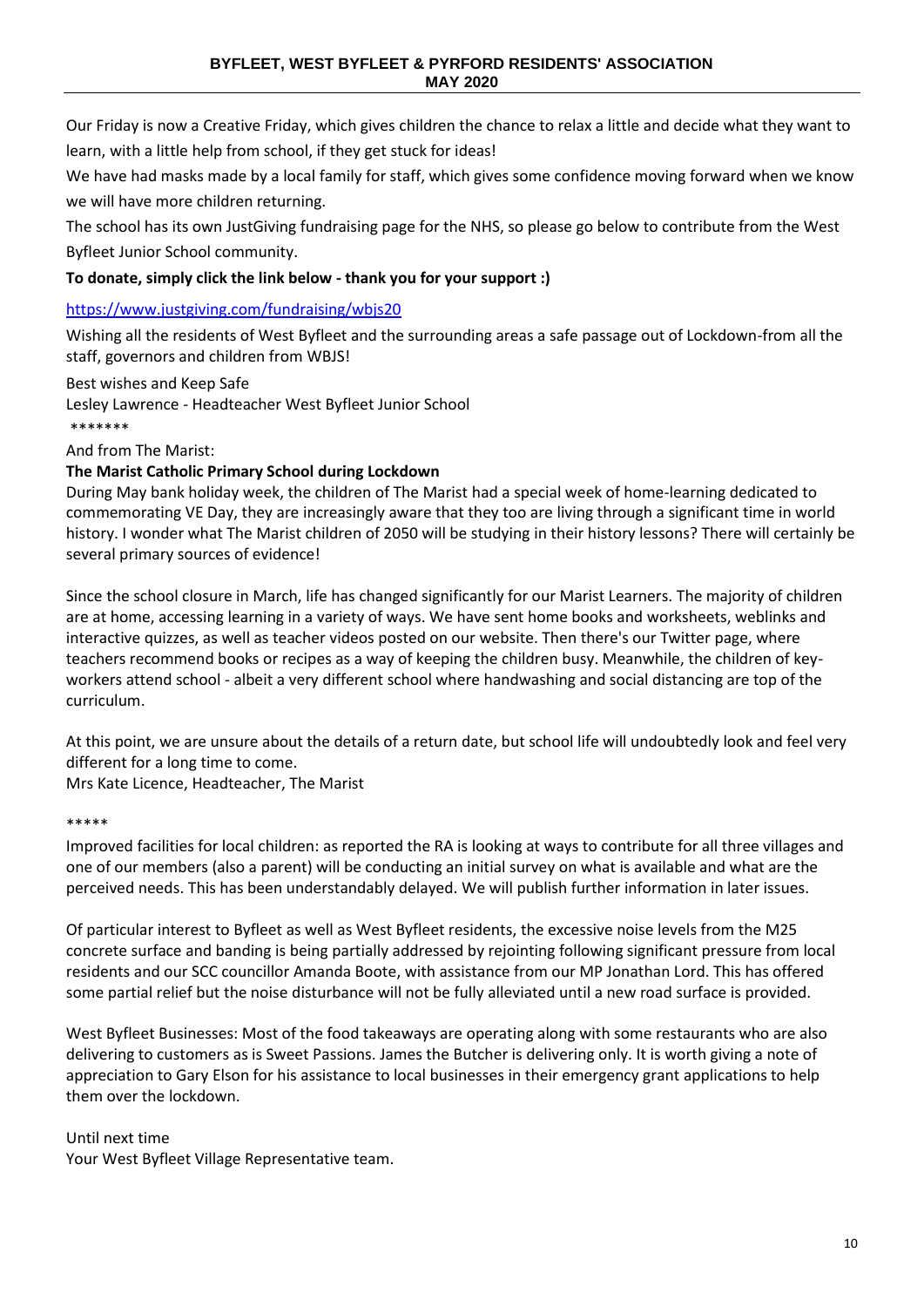## **PNF Report May 2020**

Due to Corona virus much of the activity is in abeyance.

The latest Newsletter was issued on 10<sup>th</sup> May 2020 an is available at [https://pyrfordforum.org/news-letter](https://pyrfordforum.org/news-letter-archive/)[archive/.](https://pyrfordforum.org/news-letter-archive/) Some of the items included are below.

#### **PYRFORD SONG**

A jolly little ditty that's been doing the rounds and we hope will brighten you all up. It's all about Pyrford in lockdown and all in aid of Woking Hospice and NHS Charities Together. For those who haven't seen it and those who want another little titter click the video play button above. Many thanks to Ian Wishart for bringing a little light to a gloomy lockdown!!! https://youtu.be/dBDVfv5jC9c

#### **CONSERVATION NOTICEBOARD**

Launched a new page called Conservation Noticeboard. We are lucky in Pyrford to enjoy a very varied environment and have residents who genuinely care about conservation so the Noticeboard will provide a way to circulate news of what is going on. To kick things off we have a set of posts covering the maintenance of our footpaths, Wheelers Farm and The Old House.

Access is via the homepage item on Conservation at <https://pyrfordforum.org/> or, to go straight to the Noticeboard, click <https://pyrfordforum.org/conservation-noticeboard/> .

If any of you have news that we could include, next time, please contact us by email at [info@pyrfordforum.org](mailto:info@pyrfordforum.org).

#### **THE OLD HOUSE**

The newly acquired land has now been fenced off from the Twisted Stone property and "wilding" has commenced with native species. Joy reports a lot of new wildlife sightings. For details follow the link on the homepage or click <https://pyrfordforum.org/conservation-noticeboard/> to go direct.

#### **PNF CHAIRMANSHIP**

Due to lockdown, Andy Grimshaw has agreed to continue as Chair until the AGM in November 2020.

#### **SITE ALLOCATIONS DPD**

Covid-19 has also impacted Woking development plans and the final report from the Examination in Public is now unlikely before the end of July.

#### **TWISTED STONE**

Many local residents have raised concerns about various activities at Twisted Stone Golf Club and access to the footpath running across the golf course to Dodds Lane. PNF have written to the Footpath Team at Surrey County Council (SCC) expressing the concerns of the community. SCC have confirmed that the Public Right of Way (FP88) must be safe and remain open to the public.

#### **RE-DESIGNATION OF FORUM**

Under the Localism Act 2011, the Pyrford Neighbourhood Forum (PNF) existence is unfortunately time limited. The approved Neighbourhood Plan is still valid until 2027, but a representative group for the Pyrford Area needs to be re-designated every 5 years.

The PNF Committee has decided to seek re-designation of the Pyrford Forum for the existing Pyrford Neighbourhood Area.

#### **Work behind the scenes continues to re-designate.**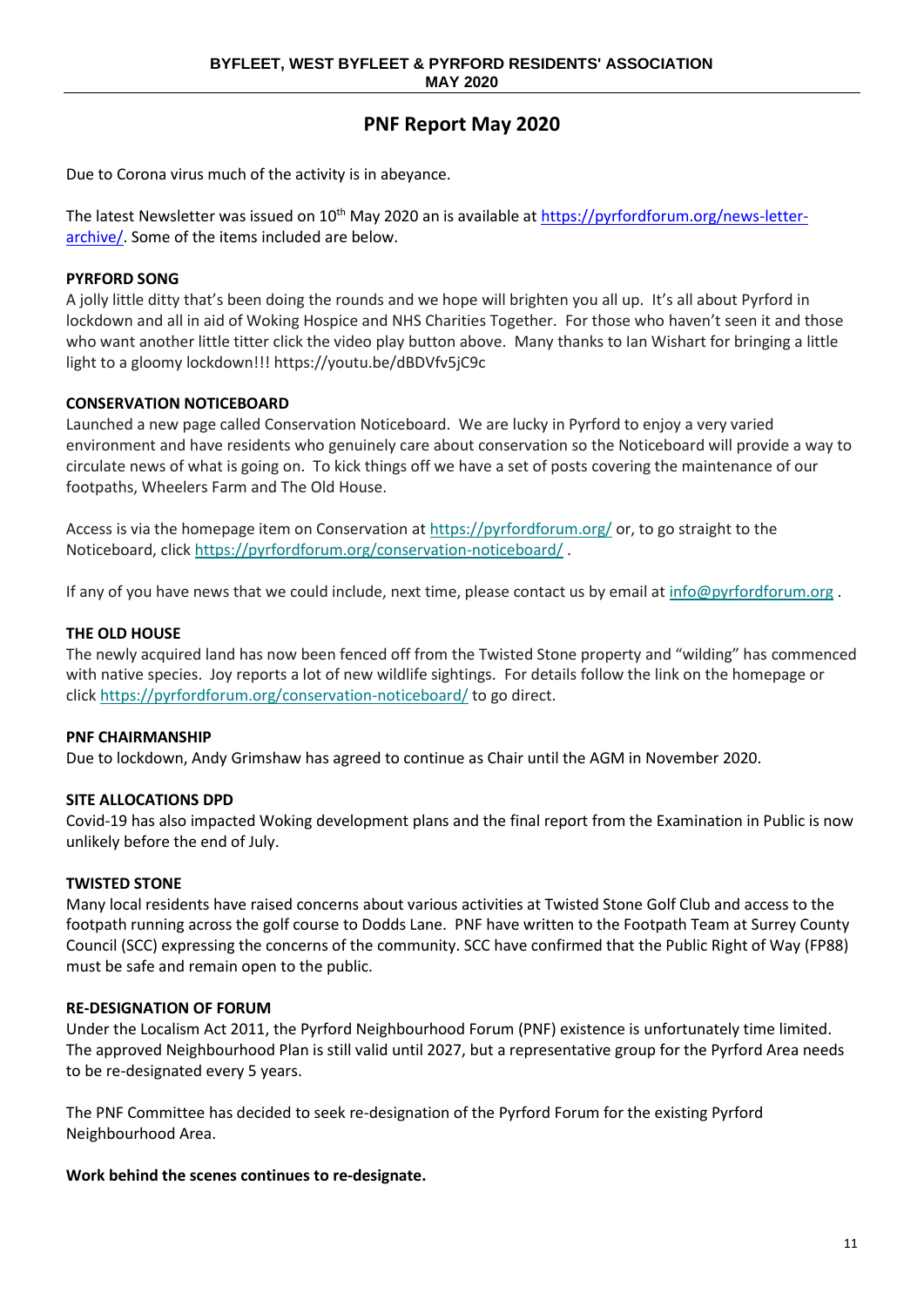## **HERITAGE CONSERVATION ASSESSMENT**

Work continues on the assessment.

A draft copy of the Landscape and Townscape Character Assessment was sent to Woking Borough Council.

A DVD, produced by Tim Matthews and Cliff Bolton, on Pyrford's heritage sites and the importance of heritage conservation was shown at the AGM. It was well received and copies available on the night were all sold. Fundraising for the £13,000 cost has generated c£11,500 so there is a shortfall of £1,500.

#### **An intended visit to Surrey History Centre has had to be postponed**.

Andy Grimshaw PNF Chair